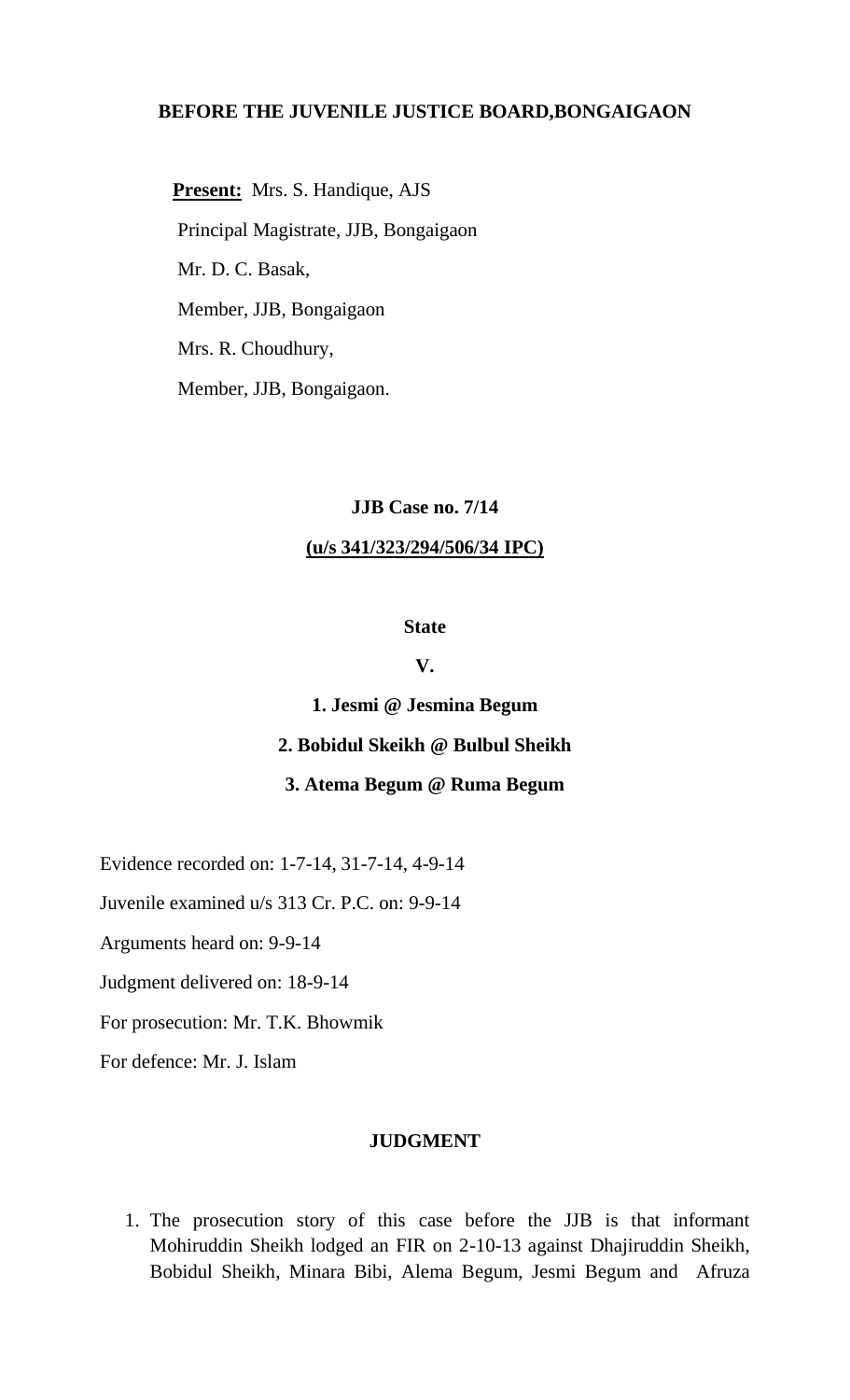Begum alleging that on 18-9-13 at 7.30 A.M. the accused wrongfully restrained him while he was sitting in his shop and assaulted him. He further alleged that the accused are encroaching his passage and on 27-9-13 they tried to demarcate the land. When he protested the accused assaulted him and abused him in filthy language. He also alleged that the accused assaulted his wife too.

- 2. The FIR was registered as Bongaigaon P.S. Case no. 495/13 u/s 143/341/323/325/354/294/506 IPC and after investigation the police filed the charge sheet against Dhajirudding Sheikh and Minara Khatun. The ld. CJM, Bongaigaon took cognizance in this case and transferred it to the court of ld. JMFC, Bongaigaon. However during trial ld. JMFC, Bongaigaon took cognizance of the offence against the FIR named accused Bobidul, @ Bubbul, Alima @ Ruma Begum, Afruza Begum and Jesmina Begum as per provisions u/s 319 Cr. P.C. The newly added accused appeared on being summoned. However, Bobidul Sheikh, Jesmina Begum and Ruma Begum were declared as juveniles and the case was split up against them and their case was forwarded to this Board.
- 3. After receiving the case record, the Board released the three juveniles in conflict with law (hereinafter referred to as JCWL) on bail. Necessary copies were supplied to them and the particulars of offence u/s 341/323/294/506/34 (A)IPC were explained to the juveniles to which they pleaded not guilty and claimed trial.
- 4. During enquiry six witnesses were examined by the prosecution including the investigating officer. JCWL were examined u/s 313 Cr. P.C wherein they denied the incriminating materials put to them and also declined to adduce defence evidence. Heard arguments from both the sides.
- 5. The following points for determination have been framed in this case:

## **POINTS FOR DETERMINATION**:

- *1. Whether JCWL Bobidul Sheikh, Jesmina Begum and Ruma Begum in furtherance of their common intention wrongfully restrained the informant at his shop on 18-9-13 at 7. A.M. and thereby he committed an offence punishable u/s 341/34 IPC?*
- *2. Whether JCWL Bobidul Sheikh, Jesmina Begum and Ruma Begum in furtherance of their common intention assaulted the informant and his wife on 18-9-13 and 27-9-13 and thereby he committed an offence punishable u/s 323/34 IPC?*
- *3. Whether JCWL Bobidul Sheikh, Jesmina Begum and Ruma Begum in furtherance of their common intention abused the informant in obscene language on 27-9-13 and thereby he committed an offence punishable u/s 294/34 IPC?*
- *4. Whether JCWL Bobidul Sheikh, Jesmina Begum and Ruma Begum in furtherance of their common intention criminally intimidated the informant and his wife on 27-9-13 and thereby he committed an offence punishable u/s 506/34 IPC?*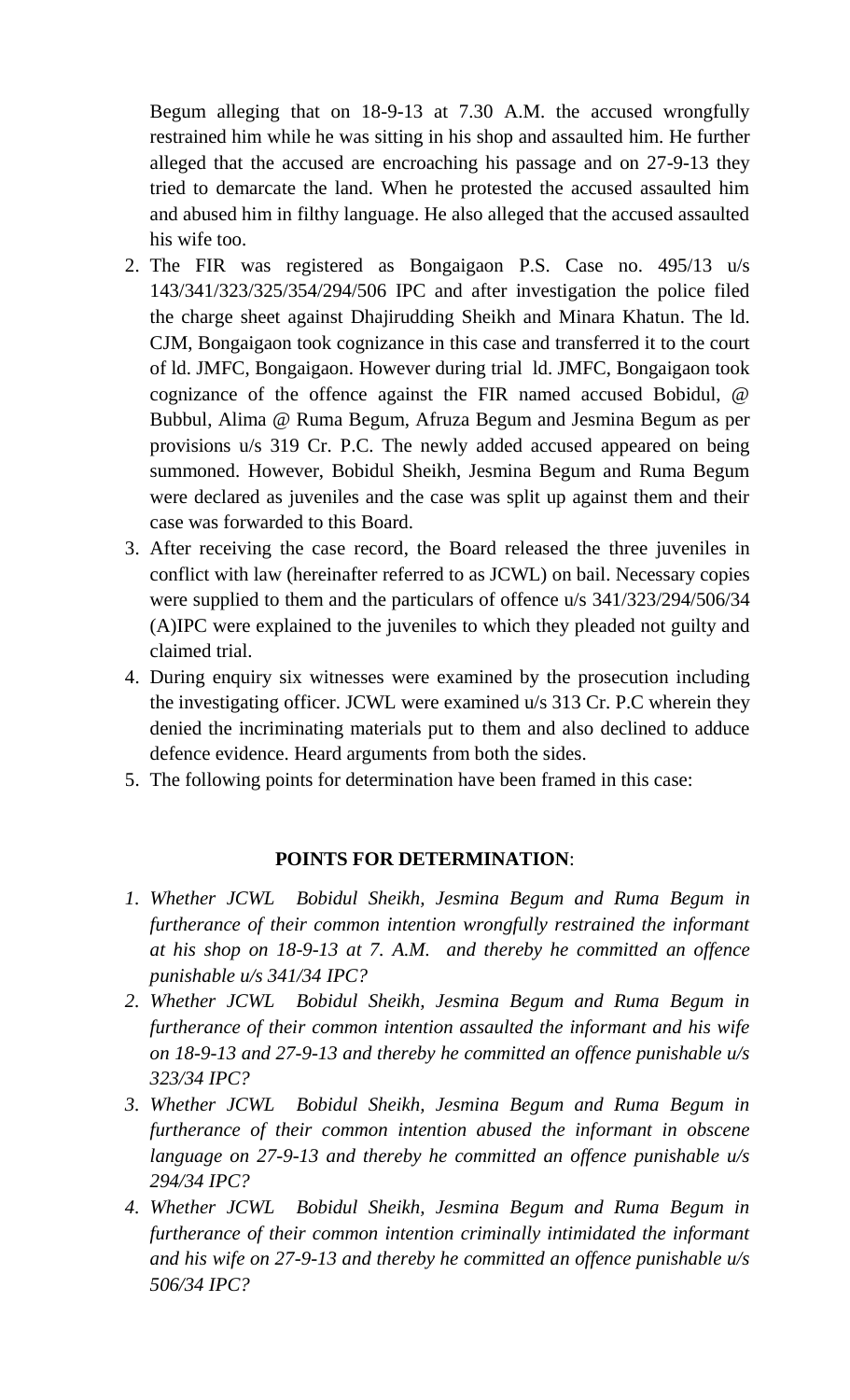## **DISCUSSIONS, DECISIONS AND REASONS THEREOF:**

## **DECISION ON POINT NO. 1, 2, 3,4, 5:**

- 6. All the four points are taken up together for convenience of discussion. Let us examine the evidence on record. *PW1 Mazida Begum* is a neighbour. She deposed that while she was leaving for her work on that day she saw the juveniles who were standing on the road with sticks in their hands. She does not know what happened thereafter as she left for her workplace.
- 7. *PW2 Amena Khatun* is informant's wife. She deposed that on 18-9-13 in the morning hours while her husband was discussing with her about the road, the parents of the juveniles came out and argued with them. According to her, the father of the juveniles suddenly caught her husband. Her husband freed himself from his clutch and proceeded to his shop. Then the father of the juveniles called the juveniles who came with sticks in their hands and assaulted her husband. She stated that when she tried to save her husband, the juveniles, Bobidul in particular, assaulted her. She alleged that the juveniles tore off her clothes. According to her, she and her husband went to the hospital for treatment and then lodged the FIR. She testified during cross examination that there is a cross case filed against them and they filed the present case after lodging of the case by the father of the juveniles. She denied that she did not implicate the juveniles in her statement made before the police.
- 8. *PW3 Mohiruddin Sheikh* is the informant. He deposed that while he was leaving for his shop, he saw a boundary fencing on the passage. He then asked his wife to tell his brother to remove it. Thereafter the father of the juveniles argued with him and suddenly caught him at his waist. He stated that he shirked himself off. But thereafter the juveniles assaulted him and as a result his spectacles got broken. He alleged that his wife was assaulted too and her clothes were torn off. Thereafter they went for treatment and came to know that the father of the juveniles has lodged an FIR. So he also lodged a case. He could not say during cross examination whether his FIR was lodged before or after the FIR lodged by the other side. He stated that he sustained injury on his left eye and head. But he admitted that there was no mention of his injury in the FIR.
- 9. **PW4 Akbar Ali** deposed that he was not present at the time of occurrence though he heard later on that Mohiruddin and Dhajiruddin were fighting. *PW5 Nizamuddin Sheikh* is also a neighbour. He stated that his wife informed him that Mohirudding and Dhajiruddin were quarrelling in front of Dhajiruddin's house. He thereafter came out and saw that both the parties were holding lathis in their hands. He stated that the juveniles were standing